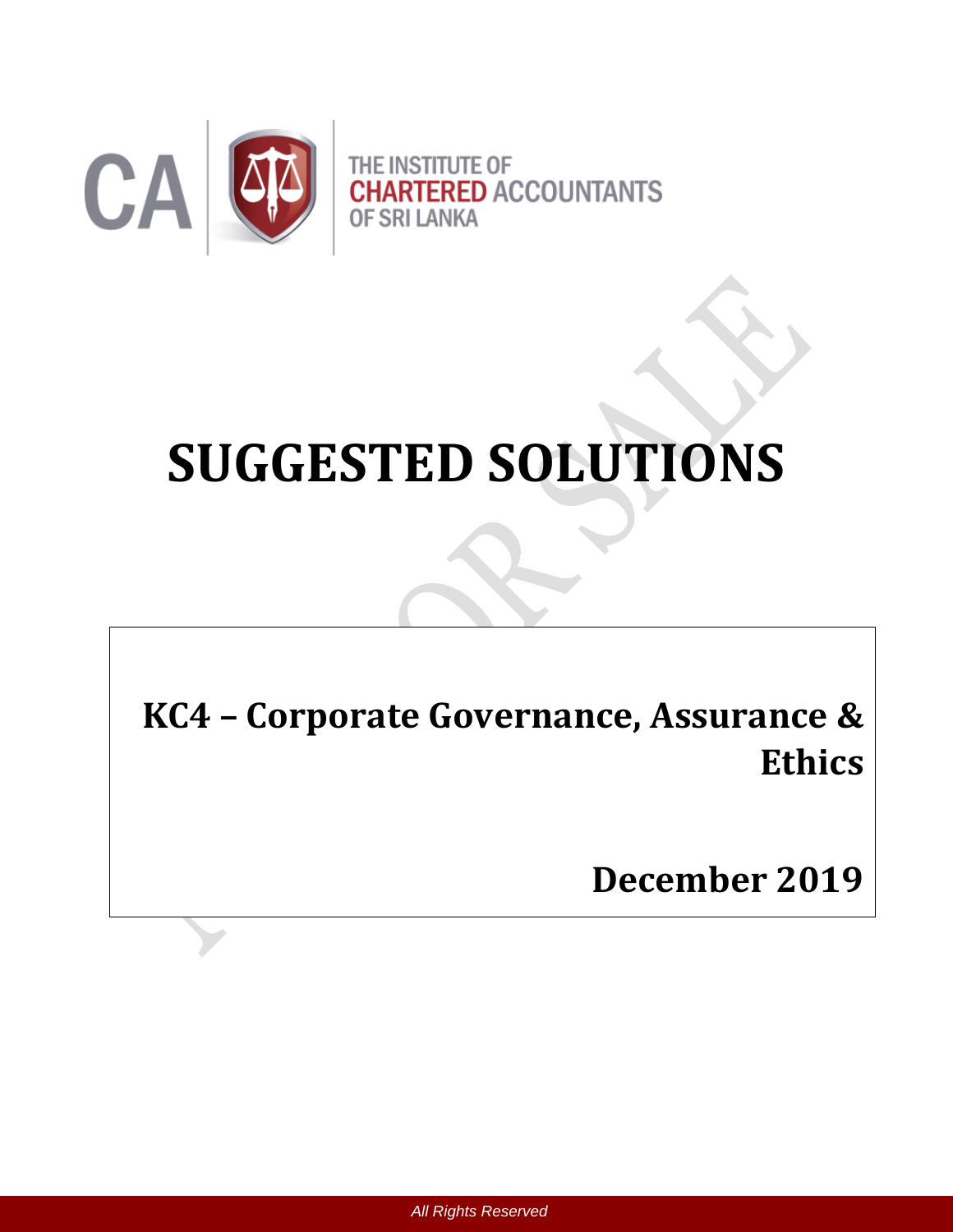## **Answer 01**

Relevant Learning Outcomes/s; 2.6.2, 2.4.1, 2.2.2 Study text reference: 318, 267- 270, 242-248

(a) The role of the internal auditor in risk management including assessing the following:

- The adequacy of the risk management and response processes for identifying, assessing, managing and reporting on risk;
- The risk management and control culture;
- The appropriateness of internal controls in operation to limit risks;
- The operation and effectiveness of the risk management processes, including the internal controls.

| (b) Risk areas                                                                                                                                                                                                                                                                                                                                                                                                                                                                                              | (c) Key audit procedures/s                                                                                                                                                                                                                                                                                                                                                                                                                                                                                                                                             |  |  |  |
|-------------------------------------------------------------------------------------------------------------------------------------------------------------------------------------------------------------------------------------------------------------------------------------------------------------------------------------------------------------------------------------------------------------------------------------------------------------------------------------------------------------|------------------------------------------------------------------------------------------------------------------------------------------------------------------------------------------------------------------------------------------------------------------------------------------------------------------------------------------------------------------------------------------------------------------------------------------------------------------------------------------------------------------------------------------------------------------------|--|--|--|
| 1. Risk of incorrect application/reporting<br>of Revenue and Cost of Sales.<br>Since hotels operate on an all-inclusive basis,<br>there is a risk that departmental revenues and<br>costs are not properly reflected through the<br>departmental management accounts.                                                                                                                                                                                                                                       | Understand internal controls<br>"all-<br>$\bullet$<br><sub>on</sub><br>inclusive<br>basis"<br>packages<br>the<br>from<br>initiation of transaction up to reporting in<br>the management accounts.<br>On a sample basis, test those controls to<br>those<br>whether<br>controls<br>ensure<br>are<br>effective, throughout the period.<br>Review departmental level monthly GPs<br>$\bullet$<br>with recent years and analyse reasons for<br>exceptions.<br>Compare actual departmental results with<br>budgets and investigate cost overruns<br>and/or drop in revenue. |  |  |  |
| 2. Weak cash management<br>While having Rs.20 million cash balance, the<br>Company plans to utilize undrawn balance of<br>the borrowings to incur capital expenditure of<br>Rs.45 million.<br>Further, proposed facility is taking at a fixed<br>interest rate. Considering the economic decline<br>on Easter attack, taking a loan at a fixed interest<br>rate is not favorable to the company. Also, there<br>is a risk of loosing some interest income by<br>keeping excess cash in short term deposits. | Discuss with management to find out<br>$\bullet$<br>rationale for not utilizing excess cash and<br>instead use of a borrowing facility.<br>Perform an independent cost benefit<br>analysis on cash management and report to<br>the board on findings.                                                                                                                                                                                                                                                                                                                  |  |  |  |
| Risk of investment in loss making<br>3.<br>capital projects.                                                                                                                                                                                                                                                                                                                                                                                                                                                | Inquire management for due diligence<br>review conducted for propped investment.                                                                                                                                                                                                                                                                                                                                                                                                                                                                                       |  |  |  |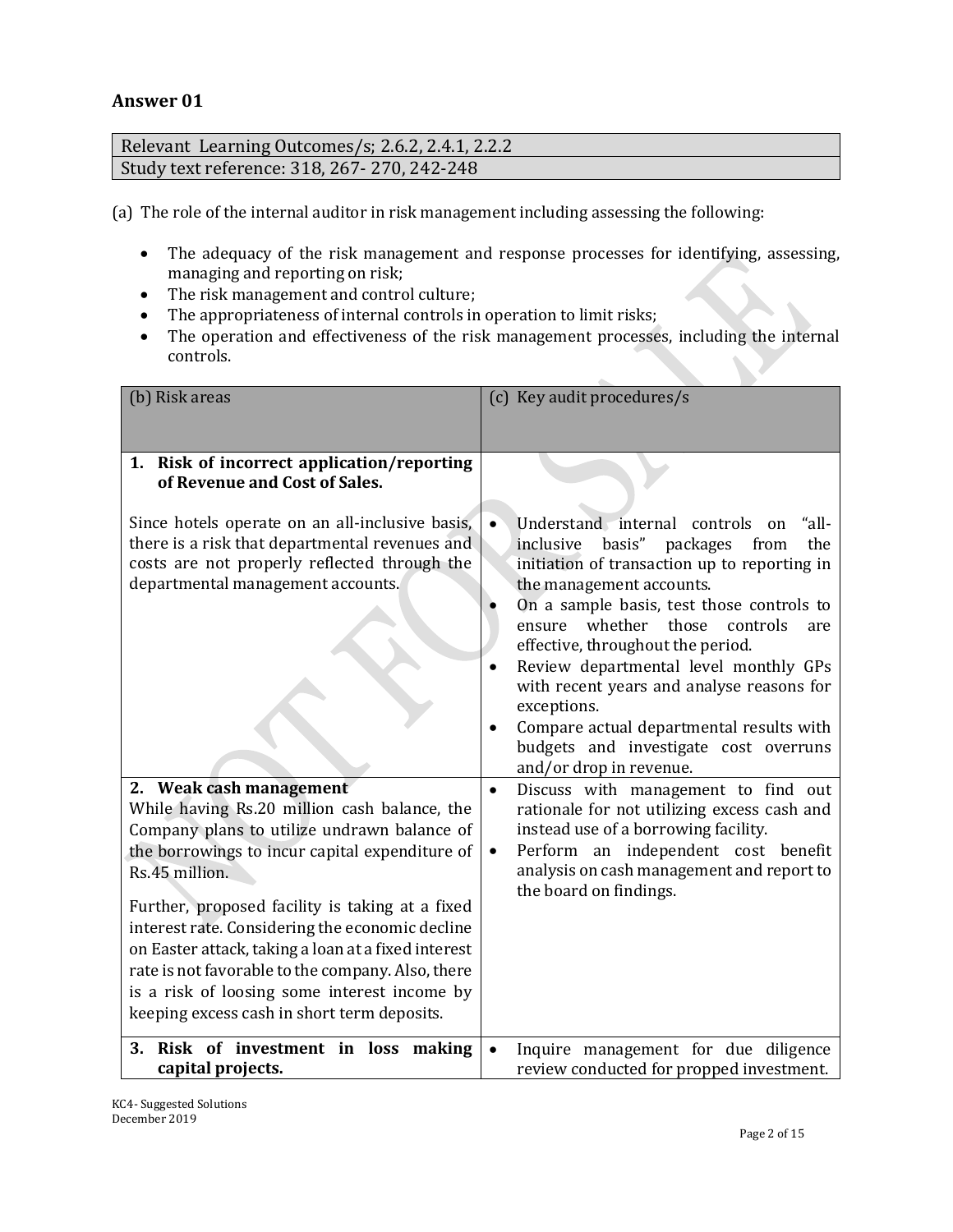| The company has invested in a property at<br>Nuwara Eliya for which no specific plan is<br>agreed on. Also, A small Boutique was<br>purchased, however, no operation is continued<br>as there is land use restriction in that area.<br>Having those on the side, the company is<br>considering to invest in another property using<br>external borrowings. There is a significant risk<br>that those investments will not be recovered, as<br>no cash return is visible at the moment.                                                                                                                                                                                                                                                                                                                                                                                                                                                                                               | Review correspondence with government<br>and any concern made by government<br>which may negatively impact on the<br>proposed project.<br>Review financial position, working capital<br>structure and return on assets and report<br>any negative findings.                                                                                                                                                                                                                                                                                                                                                                                                                                                                                                                                                                                                                                                                                                                                                                                                                                                                                                                            |
|--------------------------------------------------------------------------------------------------------------------------------------------------------------------------------------------------------------------------------------------------------------------------------------------------------------------------------------------------------------------------------------------------------------------------------------------------------------------------------------------------------------------------------------------------------------------------------------------------------------------------------------------------------------------------------------------------------------------------------------------------------------------------------------------------------------------------------------------------------------------------------------------------------------------------------------------------------------------------------------|----------------------------------------------------------------------------------------------------------------------------------------------------------------------------------------------------------------------------------------------------------------------------------------------------------------------------------------------------------------------------------------------------------------------------------------------------------------------------------------------------------------------------------------------------------------------------------------------------------------------------------------------------------------------------------------------------------------------------------------------------------------------------------------------------------------------------------------------------------------------------------------------------------------------------------------------------------------------------------------------------------------------------------------------------------------------------------------------------------------------------------------------------------------------------------------|
| 4. Non-compliance<br>with<br>and<br>laws<br>regulations<br>The hotel is subject to environmental<br>protection laws and they have already<br>received a complaint from MEPA claiming<br>damages caused by hotel's guests. This<br>indicates a possible non-compliance with<br>environmental laws.<br>Also, the management has acquired a<br>Boutique hotel in Matara where local<br>legislations prohibits private ownership of<br>properties and beaches in that area.<br>Risk on the reputation of its brands and<br>5.<br>the intellectual property rights<br>The company has entered into an agreement<br>with international franchise to use its name,<br>adopt their menus, etc. for 10 years. Any failure<br>to adherence to the requirements of the<br>agreement would significantly affect the<br>reputation of the Hotel.<br>Further, the company has agreed for a "Service"<br>Guarantee Scheme" with its customers where<br>customer will be given uninterrupted service | Discuss with management on any reported<br>$\bullet$<br>or possible non-compliance with laws and<br>regulations.<br>Obtain copies of correspondence with<br>$\bullet$<br>regulatory authorities (such as MEPA, IRD)<br>during the year and review those to see<br>whether any non-compliance.<br>Review policies and procedures of the<br>company to ensure whether adequate<br>policies and procedures have<br>been<br>included.<br>Review company policies and procedures<br>to check whether policies on guest<br>awareness are adequately discussed.<br>Review<br>management<br>and<br>franchise<br>$\bullet$<br>agreements against local regulations and<br>quality standards and investigate actions<br>taken to address any significant gaps.<br>Review whether reasonable effort has been<br>taken to invest in brand management,<br>including registration/renewal of brand<br>names, trademarks, etc.<br>Review staff training activities conducted<br>٠<br>in resorts and examine whether adequate<br>training has been provided to staff on<br>maintaining<br>operating<br>and<br>quality<br>standards, in compliance with management<br>agreements and local regulations. |
| under natural disaster situation (e.g. flooding).<br>There is a significant reputation risk, if the<br>guaranteed service could not be delivered.                                                                                                                                                                                                                                                                                                                                                                                                                                                                                                                                                                                                                                                                                                                                                                                                                                    | Review a sample of customers served<br>$\bullet$<br>under "service guarantee scheme" and see<br>whether agreed commitments have been<br>fulfilled on a timely basis.                                                                                                                                                                                                                                                                                                                                                                                                                                                                                                                                                                                                                                                                                                                                                                                                                                                                                                                                                                                                                   |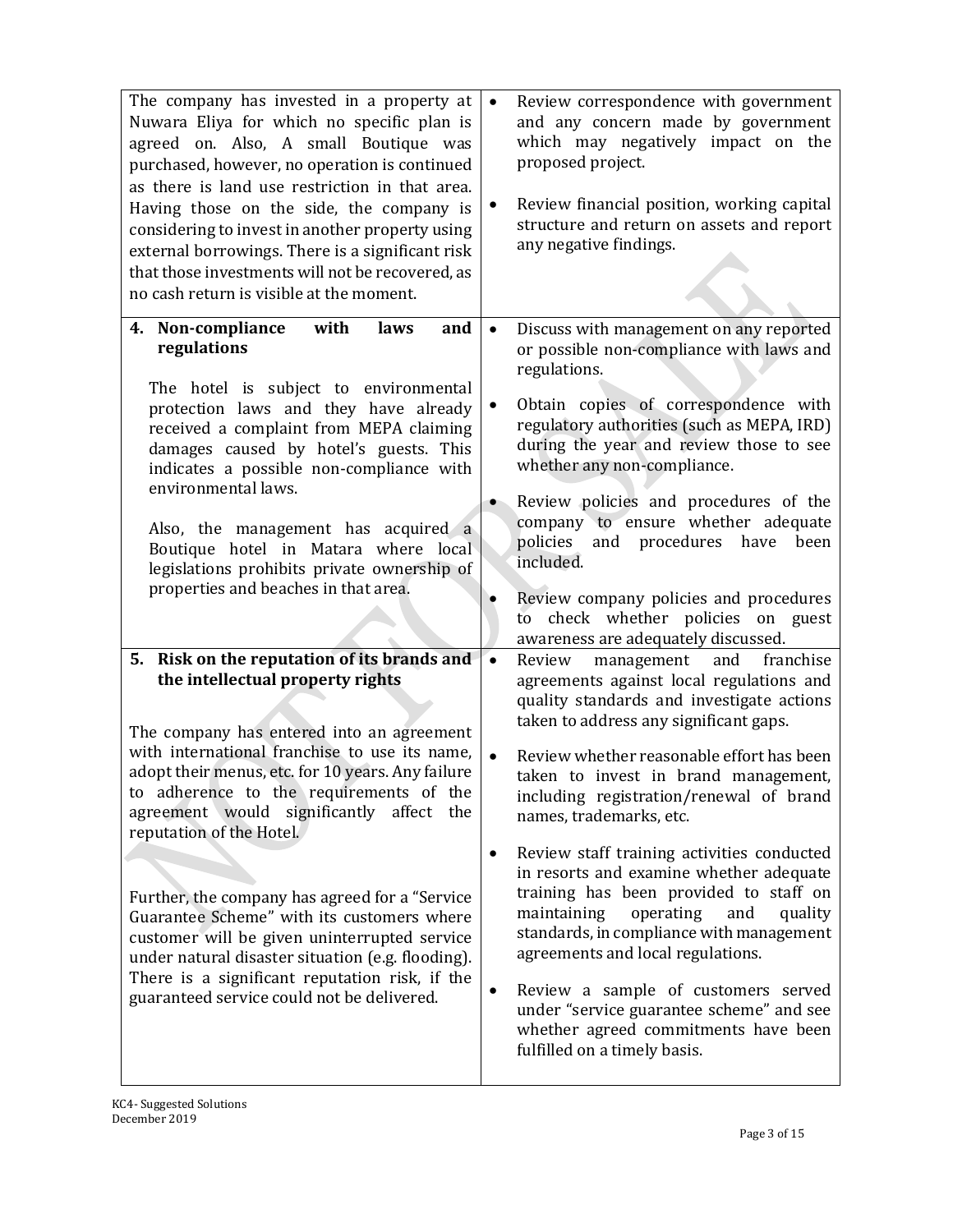## 6. **Risk of incorrect application of financial reporting principles - under this revenue, Impairment and provision**

Revenue recognition

The Group's revenue could be over or understated due to timing issues relating to the recognition of revenue. Customers pay 40% of the cost of their holiday in advance, and the Group has to refund any bookings which are cancelled a week or more before a guest is due to stay at a hotel. There is a risk that revenue is recognised when deposits are received, which would be against the requirements of SLFRS 15 *Revenue from Contracts with Customers*, which states that revenue should be recognised when, or as, an entity satisfies a performance obligation. Therefore, the deposits should be recognised within current liabilities as deferred revenue until a week prior to a guest's stay, when they become non-refundable. There is the risk that revenue is overstated and deferred revenue and therefore current  $\bullet$ liabilities are understated if revenue is recognised in advance of the date the amount becomes non-refundable.

- Review and understand company's revenue recognition policy and its compliance with Sri Lanka Accounting Standards.
- Understand the revenue process and related internal controls and on a sample basis, test those controls to ensure operating effectiveness during the period.
- Perform revenue cut off tests close to the period end, bearing mind advances received from customers have properly been accounted for.
- Perform substantive analytical procedures to test the reasonableness of revenue reported in the financial statements.
- Examine supporting documents for a sample of customer advances and deposits and ensure that those advances have been recognized as revenue, only upon satisfying the underline performance obligation/s.

The sites acquired at a cost of Rs. 75 million represent 21·4% of total assets, and the hotel complex acquired at a cost of Rs. 23 million represents 6·6% of total assets; these assets are material to the Group financial statements. There are risks associated with the measurement of the assets, which are recognised as property, plant and equipment, as the assets could be impaired. None of these assets is currently being used by the Group in

Impairment of non-current assets due to political instability and regulatory issues

line with their principal activities, and there are indications that their recoverable value may be less than their cost. Due to the political instability and the regulatory issues, it seems that the assets may never generate the value in

- Review the status of property, plant and equipment to identify any indicators of impairment of assets and obtain formal impairment assessment from management.
- On a high level, independently perform impairment assessment and to check whether any critical asset is got impaired.
- Discuss with management for their views/assessment of impairment of assets.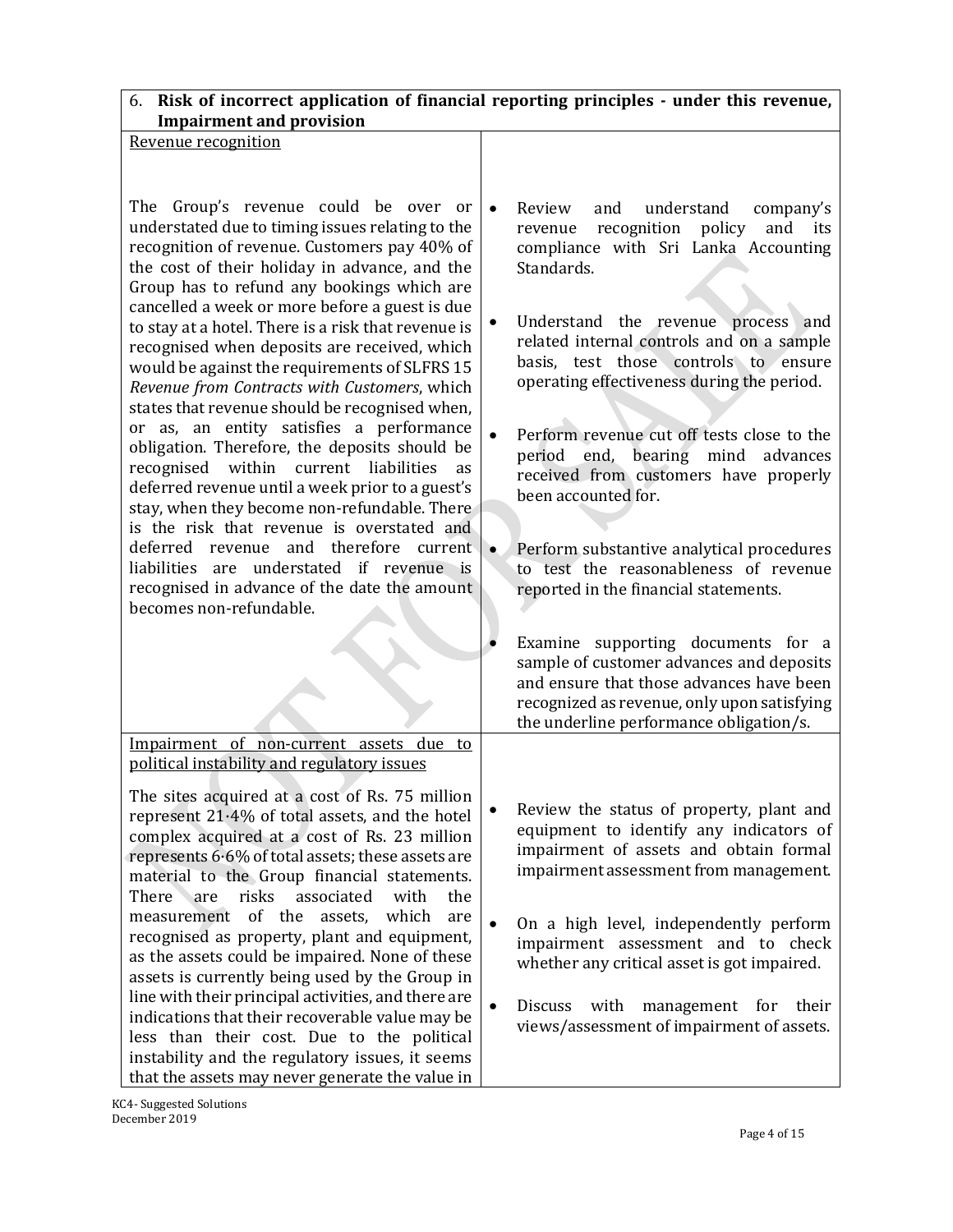| use which was anticipated, and their fair value<br>may also have fallen below cost. Therefore, in<br>accordance with LKAS 36 Impairment of<br>should conduct<br>Assets, management<br>an<br>impairment<br>review,<br>determine<br>the<br>to<br>recoverable amount of the assets and whether<br>any impairment loss should be recognised. The<br>risk is that assets are overstated, and profit<br>overstated, if any necessary impairment of<br>assets is not recognised at the reporting date.                                                                                                                                                                                                                                                                                                                                                                                                                                                                                                                                                                                                                                                                                                                                                                                                                                                                                                                                                                                                                                                                                                                       | Review whether adequate controls are in<br>$\bullet$<br>place to ensure financial reporting and<br>those<br>significant<br>communication<br>on<br>matters.                                                                                                                                                                                                                                                                                                                                                                                                                                                                                                                              |
|-----------------------------------------------------------------------------------------------------------------------------------------------------------------------------------------------------------------------------------------------------------------------------------------------------------------------------------------------------------------------------------------------------------------------------------------------------------------------------------------------------------------------------------------------------------------------------------------------------------------------------------------------------------------------------------------------------------------------------------------------------------------------------------------------------------------------------------------------------------------------------------------------------------------------------------------------------------------------------------------------------------------------------------------------------------------------------------------------------------------------------------------------------------------------------------------------------------------------------------------------------------------------------------------------------------------------------------------------------------------------------------------------------------------------------------------------------------------------------------------------------------------------------------------------------------------------------------------------------------------------|-----------------------------------------------------------------------------------------------------------------------------------------------------------------------------------------------------------------------------------------------------------------------------------------------------------------------------------------------------------------------------------------------------------------------------------------------------------------------------------------------------------------------------------------------------------------------------------------------------------------------------------------------------------------------------------------|
| Provision/contingent liability<br>The letter received from MEPA indicates that it<br>may be necessary to recognise a provision or<br>disclose a contingent liability, in respect of<br>Rs.10 million damages which have been<br>claimed. The amount is material at 2.9% of<br>total assets, and 67.9% of profit before tax.<br>According to LKAS 37 Provisions, Contingent<br>Liabilities and Contingent Assets, a provision<br>should be recognised if there is a present<br>obligation as a result of a past event, and that<br>there is a probable outflow of future economic<br>benefits for which a reliable estimate can be<br>made. It remains to be seen as to whether the<br>Group can be held liable for the damage to the<br>coral reefs. However, the finance director<br>seems to be implying that the Group would like<br>to reach a settlement, in which case a provision<br>should be recognised.<br>A provision could therefore be necessary, but<br>this depends on the negotiations between the<br>Group and MEPA, the outcome of which can<br>confirmed<br>only<br>be<br>following<br>further<br>investigation by the audit team during the final<br>audit.<br>A contingent liability arises where there is<br>either a possible obligation depending on<br>whether some uncertain future event occurs, or<br>a present obligation but payment is not<br>probable, or the amount cannot be measured<br>reliably. There is a risk that adequate<br>disclosure is not provided in the notes to the<br>financial statements, especially given the<br>finance director's reluctance to draw attention | Obtain the letter received from MEPA and<br>$\bullet$<br>review to understand the basis of the claim,<br>for example, to confirm if it refers to a<br>specific incident when damage was caused<br>to the coral reefs.<br>Discuss the issue with the Group's legal<br>$\bullet$<br>adviser, to understand whether in their<br>opinion, the Group could be liable for the<br>damages, for example, to ascertain if there is<br>evidence that the damage to the coral reef<br>was caused by activities of the Group or its<br>customers.<br>$\bullet$<br>Review whether adequate controls are in<br>place to ensure financial reporting and<br>communication on those significant matters. |
| to the matter.                                                                                                                                                                                                                                                                                                                                                                                                                                                                                                                                                                                                                                                                                                                                                                                                                                                                                                                                                                                                                                                                                                                                                                                                                                                                                                                                                                                                                                                                                                                                                                                                        |                                                                                                                                                                                                                                                                                                                                                                                                                                                                                                                                                                                                                                                                                         |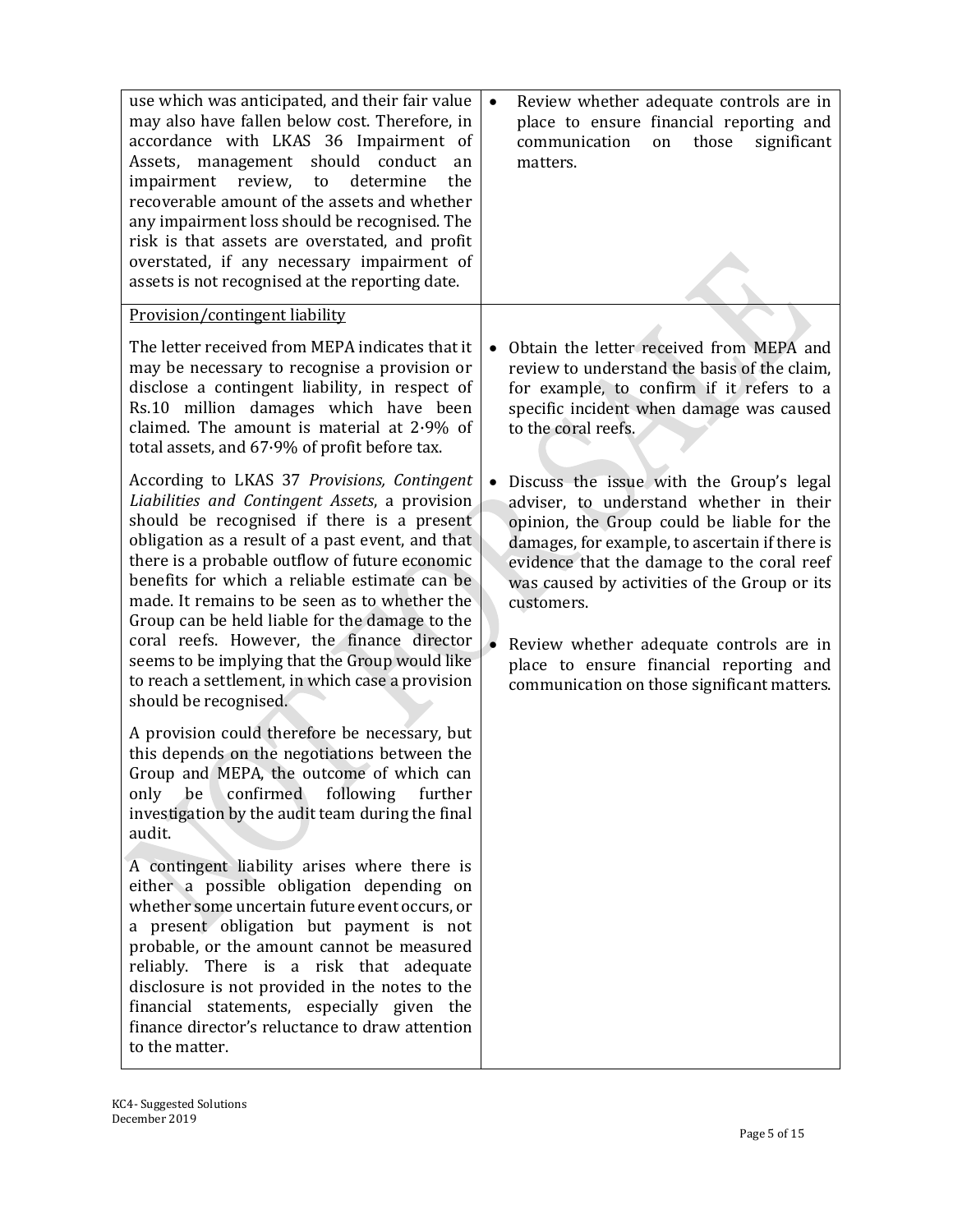| Foreign exchange                                                                                                                                                                                                                                                                                                                                                                                                                                                                                                                                                                                                                                                |                                                                                                                                                                                                                                                                                                                                                                                                                                                                                                                  |
|-----------------------------------------------------------------------------------------------------------------------------------------------------------------------------------------------------------------------------------------------------------------------------------------------------------------------------------------------------------------------------------------------------------------------------------------------------------------------------------------------------------------------------------------------------------------------------------------------------------------------------------------------------------------|------------------------------------------------------------------------------------------------------------------------------------------------------------------------------------------------------------------------------------------------------------------------------------------------------------------------------------------------------------------------------------------------------------------------------------------------------------------------------------------------------------------|
| The Group holds Rs. 20 million in cash at the<br>year end, most of which is held in foreign<br>currencies. This represents 5.7% of Group<br>assets; thus cash is material to the financial<br>statements. According to LKAS 21 The Effects of<br>Changes in Foreign Exchange Rates, at the<br>reporting date foreign currency monetary<br>amounts should be reported using the closing<br>exchange rate, and the exchange difference<br>should be reported as part of profit or loss.<br>There is a risk that the cash holdings are not<br>retranslated using an appropriate year end<br>exchange rate, causing assets and profit to be<br>over or understated. | Conduct a physical cash count to ensure the<br>$\bullet$<br>existence and completeness of foreign<br>currency balance reported in the books of<br>accounts.<br>$\bullet$<br>independent calculation<br>Perform<br>for<br>translation of foreign currency cash<br>balance, referring to closing rate at the<br>reporting date, as required by LKAS 21.<br>Review whether adequate controls are in<br>$\bullet$<br>place to ensure financial reporting and<br>communication<br>on those<br>significant<br>matters. |
| <b>Effect of the Flooding</b>                                                                                                                                                                                                                                                                                                                                                                                                                                                                                                                                                                                                                                   |                                                                                                                                                                                                                                                                                                                                                                                                                                                                                                                  |
| Two of the Group's hotels are closed due to<br>extensive damage caused by a recent flooding.<br>It is anticipated that the Group's insurance<br>policy will cover the damage of Rs. 25 million<br>and the terms of the policy are that half will be<br>paid in advance and the remainder on<br>completion of the repairs, although this will<br>need confirming during our audit testing. The<br>accounting for these events will need to be<br>carefully considered as there is a risk that<br>assets and profit are overstated if the damage<br>and subsequent claim have not been accounted<br>for correctly.                                                | Perform physical observation/visit of those<br>hotels to reasonably ensure the existence of<br>damages.<br>Discuss with key managerial team of the<br>hotels to get a detail understanding of the<br>damages.<br>Review<br>computations<br>made<br>the<br>$\bullet$<br>by<br>management for losses/damages<br>and<br>expected insurance covers. Also ensure<br>that those computations are approved by<br>the board of directors.                                                                                |
| The damage caused to the hotels and resultant<br>loss of revenue is likely to represent an<br>indicator of impairment which should be<br>recorded in line with LKAS 36.                                                                                                                                                                                                                                                                                                                                                                                                                                                                                         | Review<br>policy<br>company's<br>insurance<br>٠<br>with computations made<br>together<br>and<br>discuss<br>with<br>management,<br>if<br>any                                                                                                                                                                                                                                                                                                                                                                      |
| LKAS 16 Property, Plant and Equipment<br>requires the impairment and derecognition of<br>PPE and any subsequent compensation claims<br>to be treated as separate economic events and<br>accounted for separately in the period they<br>occur.                                                                                                                                                                                                                                                                                                                                                                                                                   | exceptions.<br>$\bullet$<br>confirmation<br>Obtain<br>written<br>from<br>for<br>estimated<br>insurance<br>company<br>insurance cover and compare same with<br>accounting entries made for any material<br>difference.                                                                                                                                                                                                                                                                                            |
| The standard specifically states that it is not<br>appropriate to net the events off and not record<br>an impairment loss because there is an                                                                                                                                                                                                                                                                                                                                                                                                                                                                                                                   | Review whether adequate controls are in<br>$\bullet$<br>place to ensure financial reporting and                                                                                                                                                                                                                                                                                                                                                                                                                  |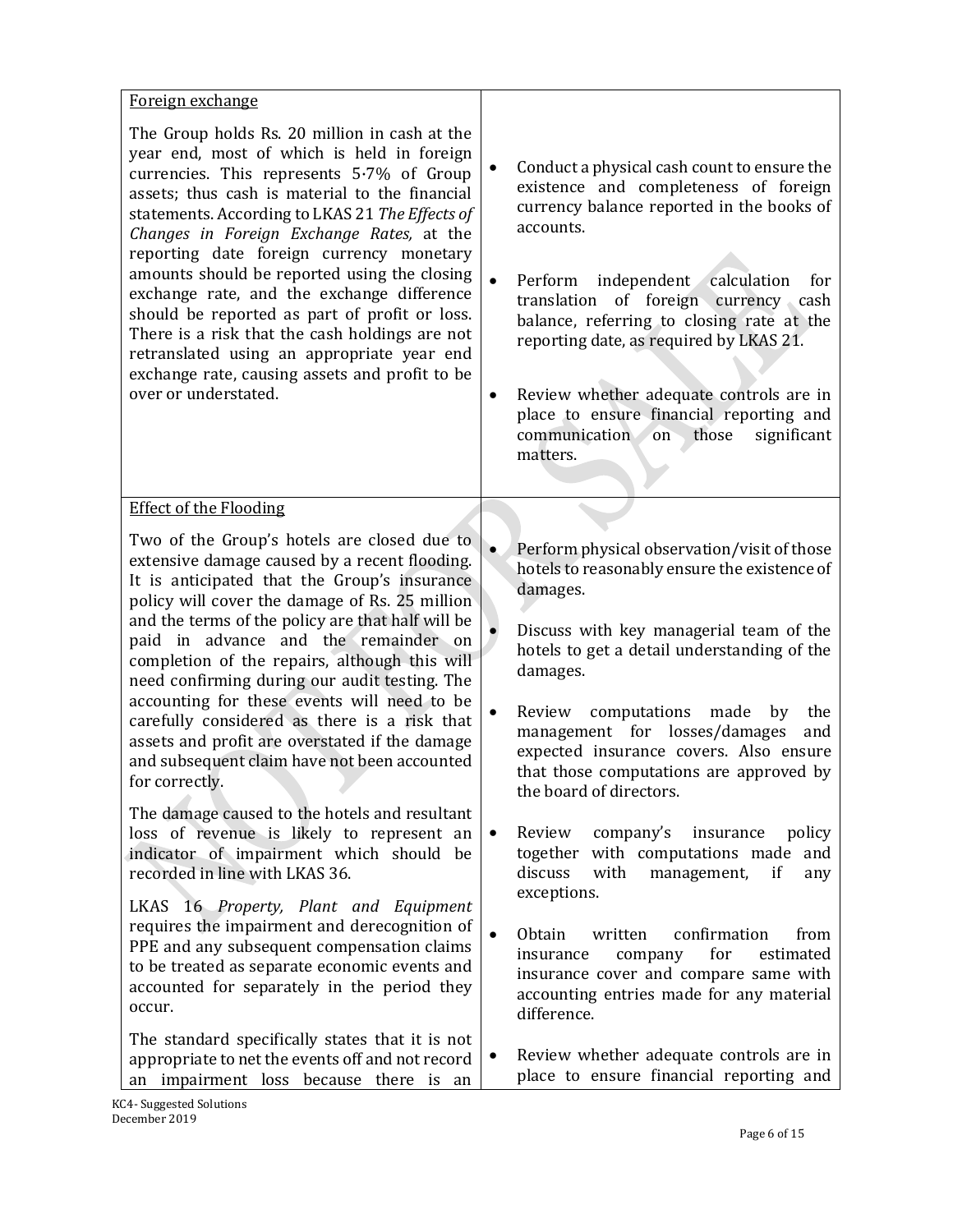| insurance claim in relation to the same assets.   | communication | on | those | significant |
|---------------------------------------------------|---------------|----|-------|-------------|
| As such, this may mean that the Group has to      | matters.      |    |       |             |
| account for the impairment loss in the current    |               |    |       |             |
| year but cannot recognise the compensation        |               |    |       |             |
| claim until the next financial period as this can |               |    |       |             |
| only be recognised when the compensation          |               |    |       |             |
| becomes receivable. If it is indeed the case that |               |    |       |             |
| the insurance company will pay half of the        |               |    |       |             |
| claim in advance, then it is likely that          |               |    |       |             |
| Rs. 12.5Mn could be included in profit or loss in |               |    |       |             |
| the current year.                                 |               |    |       |             |
|                                                   |               |    |       |             |
|                                                   |               |    |       |             |

(d)

- 1. Comprehensive training to all staff on a regular basis regarding the compliance requirement embedded in the franchise agreement.
- 2. Obtaining written confirmation from all staff that they have read and understood the compliance requirement.
- 3. Specific instructions to maintain confidentiality of the recipes relating to the franchise owner.
- 4. Include specific clauses into the appointment letter and attach specific job descriptions
- 5. Display notices/instructions in the premises to remind employees on key franchise risk/ regulations.
- 6. Link compliance with franchise rules/regulations to performance appraisal.

**(Total: 25 marks)**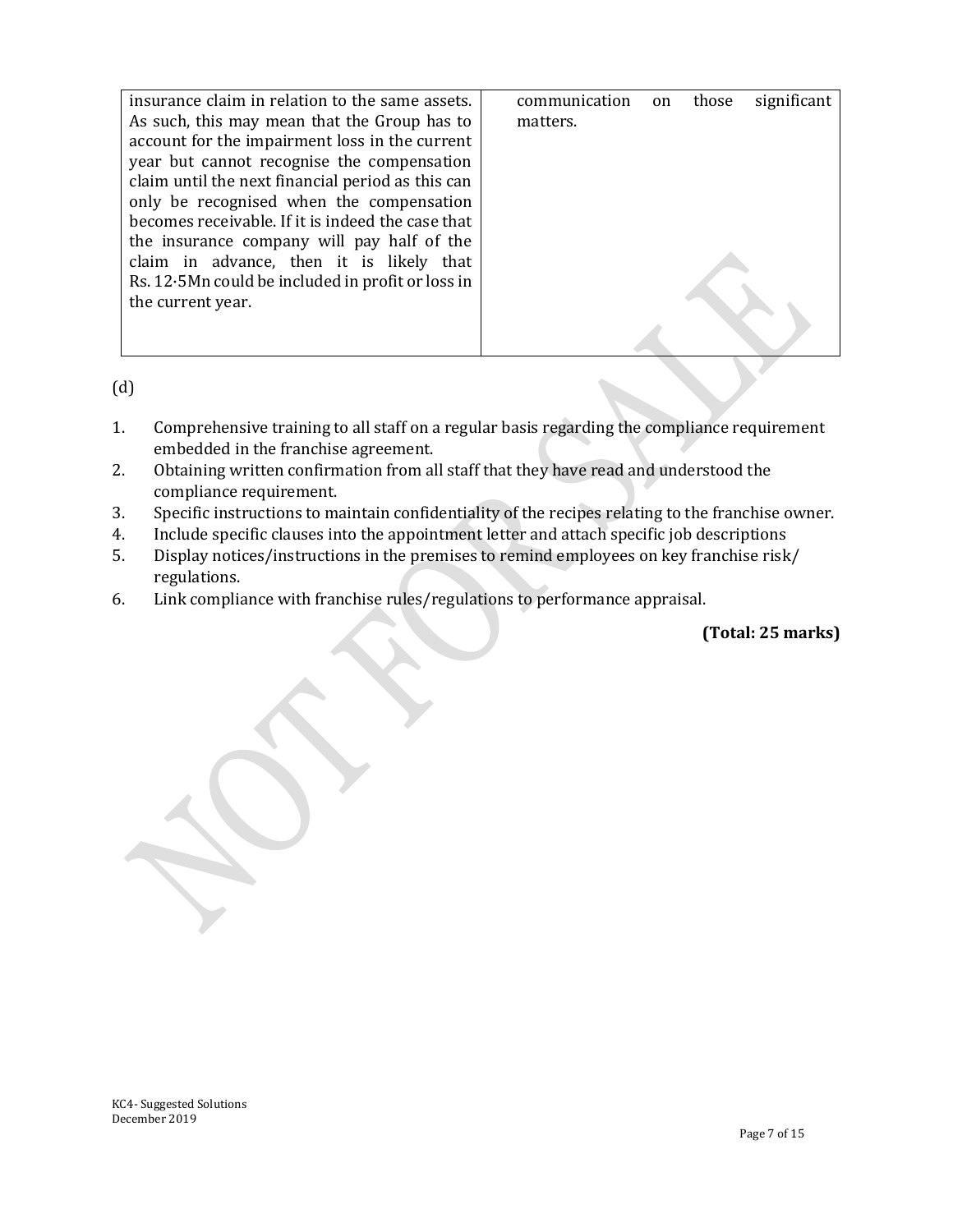#### **Answer 02**

| Relevant Learning Outcomes/s; 5.2,1.9  |  |
|----------------------------------------|--|
| Study text reference: 404-410, 192-193 |  |

#### (a) **Root causes**

- 1. Insufficient number of partners There was no replacement to the retired partner during the year and the assurance partners have other responsibilities (advisory, internal audit engagements, supporting function responsibilities). This allows partners to have a limited time to review the work performed and to actively engage in the engagements. The available data confirms that the engagement leaders, managers have spent less number of hours for the engagements.
- 2. No adequate training During the year planned training has not been conducted due to various reasons. These training are critical to engagement performance. This is critical as most of the time has spent by trainee accountants who may have not undergone the training.
- 3. Low retention rate the firm is unable to retain people with the right talent as there is a high turnover in the firm. The low compensation level, unavailability of technological advancements and less career development opportunities make less attractive staff to continue with the firm. As a result of these limitations, the firm may be unable to attract new recruits as there had been staff unavailability.
- 4. Quality culture of the firm There had been recurring audit findings from the regulatory reviews. There is a question whether the firm was serious about the findings communicated by the regulator previously. Even the senior partner suggestion on having an independent review was not welcomed by other partners. Therefore, there is no engagement level monitoring in the firm as required by SLQC 1.This is evident from delaying the implementation of network firm required initiatives.
- 5. Technical knowledge –As per the observation made by SLAASMB the staff may not have sufficient technical knowledge on application of new accounting standards and to audit complex areas which involves significant judgment and estimates (e.g. impairment).
- 6. As per the given information in the scenario rewards to the partners are mainly based on achievement of financial performance as there is a high weightage for it and less weightage given. This may have implication on quality.
- 7. No monitoring over rotation may be due to less focus on this area. Independence of the audit team should be monitored on a regular basis.
- 8. Presently the firm has not appointed a person or group of persons to oversee the quality of the firm. As a result the leadership of the firm has not entirely fulfill its responsibility for the quality.
- 9. Presently there is no indication of having a robust monitoring on the quality control of the firm or formal reporting on the issues to the senior partner. Hence the quality issues have not been timely identified for corrective actions.
- 10. H&C has delayed the implementation of global initiatives for more than a year.
- (b) Additional information required:
	- How the client portfolio of 420 has been allocated among the partners, whether senior partner too handles a client portfolio.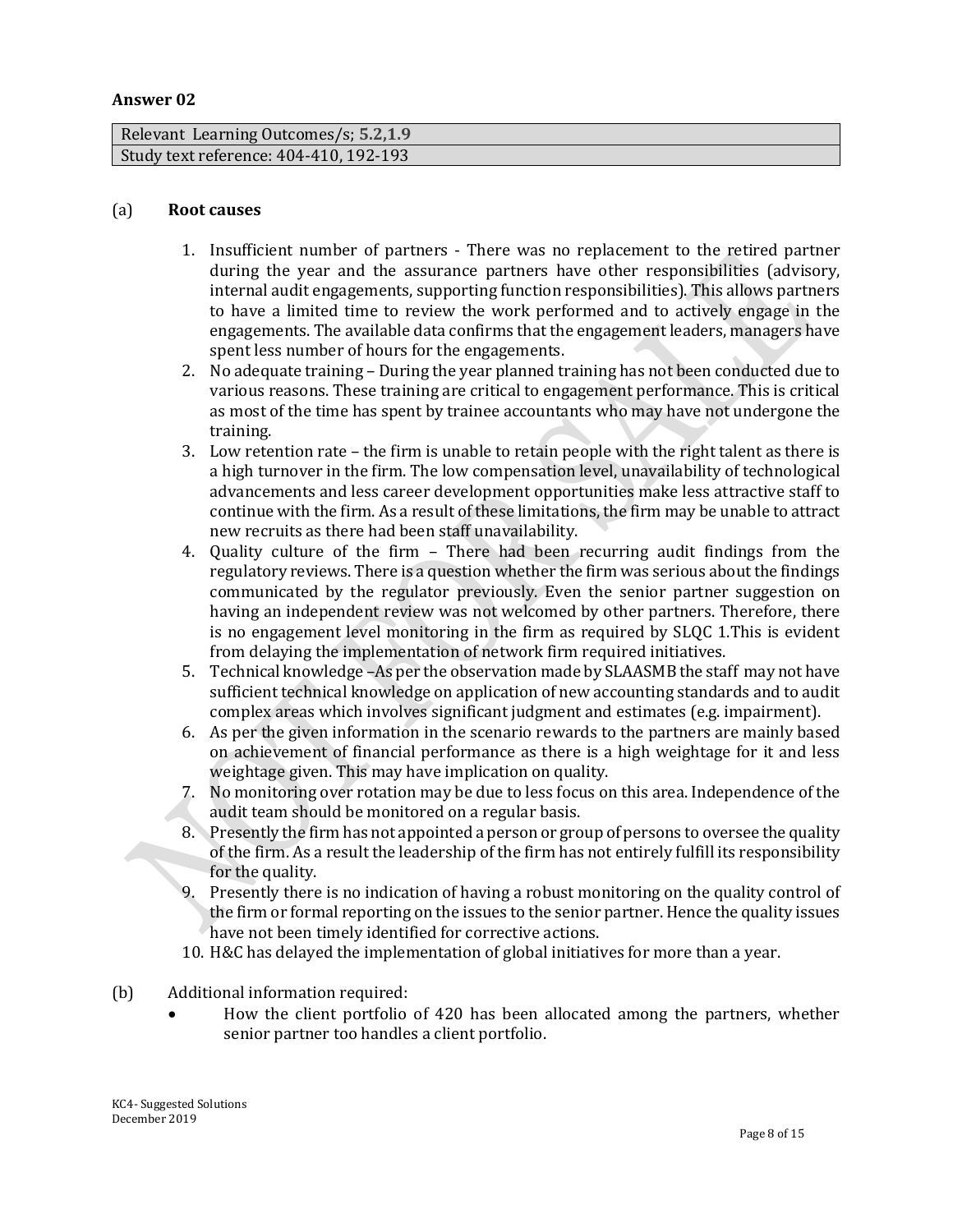- How many managers are engaged as engagement managers and what is the portfolio allocation to assess whether there is any imbalance in portfolios allocated to the managers
- What other client responsibilities and support function responsibilities of senior partner in order to assess his time involvement for audit practice of the firm
- The financial stability of the firm whether the delayed implementation of global initiatives whether due to financial constraints
- How often the assurance meetings are conducted, what had been discussed at these meetings on a regular or as a standard agenda item. i.e. to identify whether quality is an area of continuous focus.
- How the senior partner monitors the assurance practice e.g. under-productivity, under-utilization, high staff turnover etc. reported to him
- How the support functions are structured, whether adequate resources have been allocated (e.g. trainers, staff to carry out the related functions)
- What is the present level of compensation compared to the rates applicable in other practices, and in the industry
- What is the performance measurement of the firm in having to reward high performers and to identify poor performers and provide support for those staff

#### (c) **Quality improvement plans**

- 1. New partner admission, Identify potential candidates from the firm for partner admission or get new persons externally in order to ensure sufficient number of partners are available to perform the engagements.
- 2. Staff retention initiatives to be taken which include increase in pay, socializing activities, availability of new technological facilities to attract and retain millennials.
- 3. Provide required training to the staff with additional resources being obtained or getting help from the network firm, making them to attend special training organized by professional bodies on accounting standards, auditing standards (e.g. by CA Sri Lanka)
- 4. Regular quality messaging from the leadership i.e. senior partner on the importance of quality to the staff and partners
- **5. Accountability and recognition framework to be drawn to include quality related performance measurement to partners and the present weightage provided on financial performance to be reduced and have a balance between the financial and quality related achievements.**
- 6. As suggested by the senior partner to have an independent review of engagements to assist quality improvements in engagement performance. These reviews may take both as real time reviews and cold reviews.
- 7. Have a robust performance measurement to staff and identify high performers and draw a career plan for them and have action plans to improve the poor performers.
- 8. Draw a policy on engagement leader rotation and timely monitoring of the rotation of engagement partners and audit engagement.
- 9. The firm has to establish robust monitoring procedure and have a formal reporting process to identify the weaknesses in the quality control of the firm and draw an action plan there on.
- 10. Appointment of a person or group of persons who will be responsible for the quality of the firm. The responsibilities are to be determined and formal reporting should be agreed.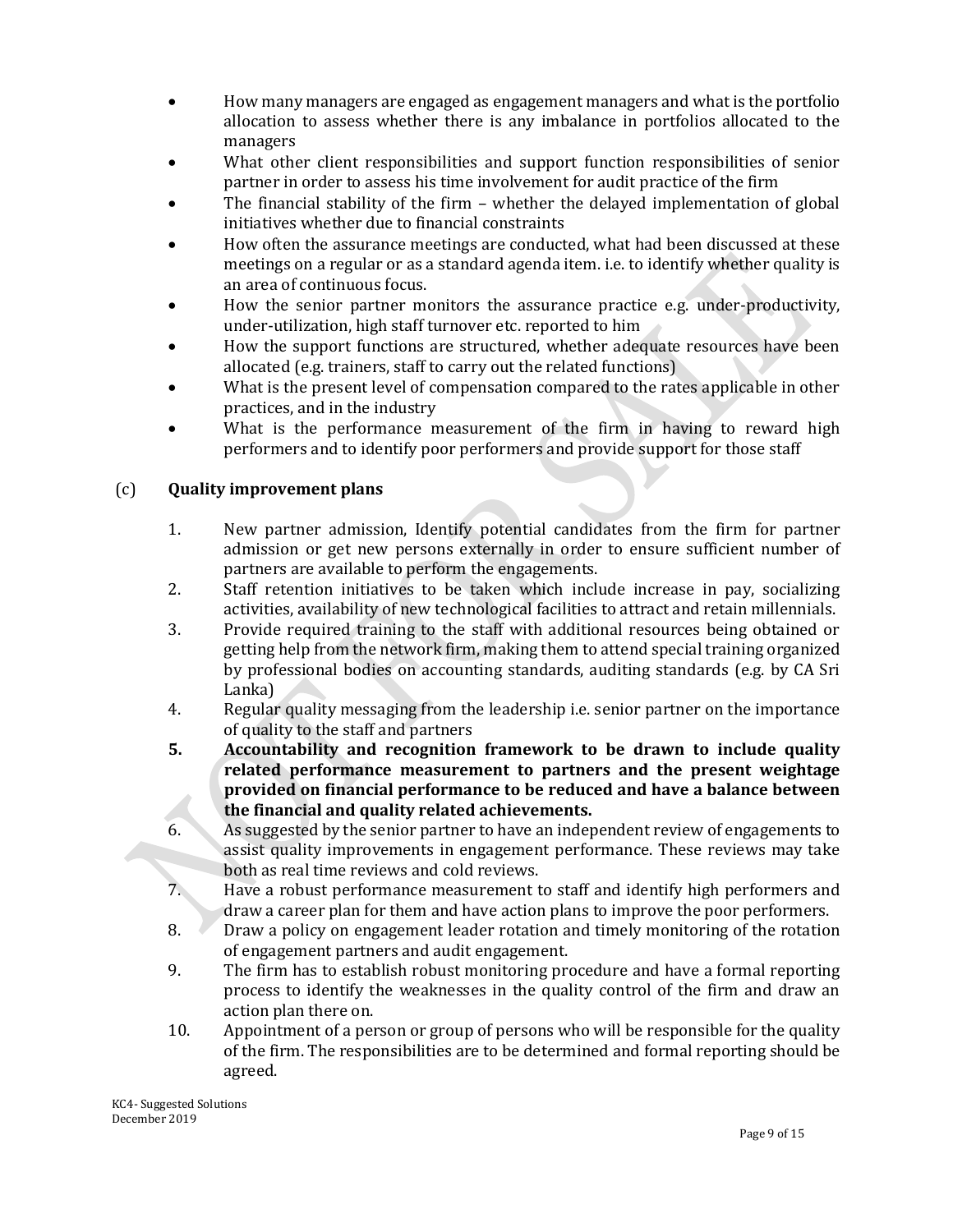#### (d) **Independence**

- Need to understand the nature of services (whether included management support, implementation support).
- If implementation work was the responsibility of the Indian firm, it will have a selfreview threat as the parent will provide a group opinion which includes the financial statements relating to the Indian subsidiary.
- What are the mitigation measures taken if there is a threat to independence (e.g. by not involving the team who performed accounting advisory services for the audit work etc.)
- If still the threat cannot be reduced, should not accept the engagement

**(Total: 25 marks)**

KC4- Suggested Solutions December 2019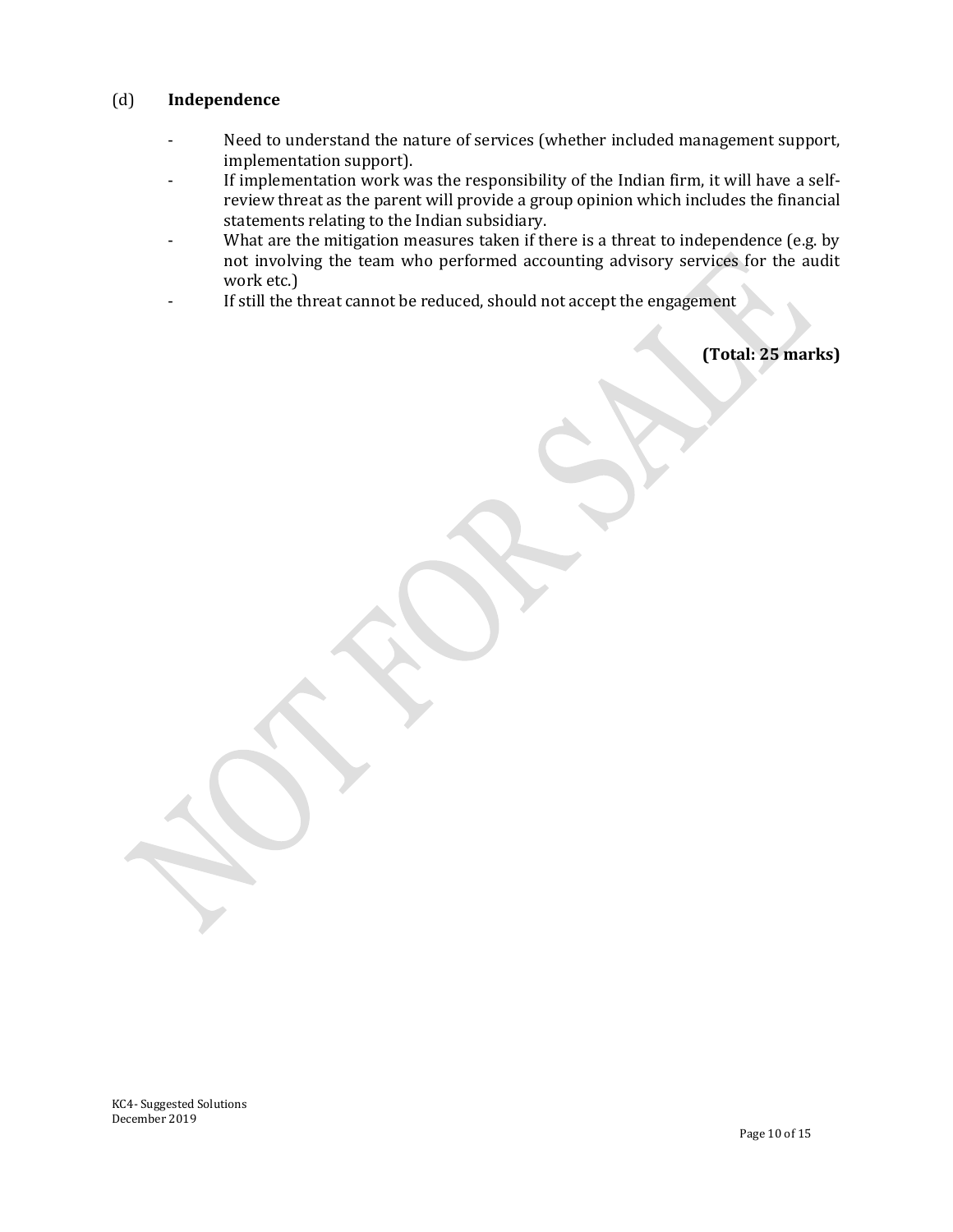#### **Answer 03**

Relevant Learning Outcomes/s; **1.2, 1.7, 3.4, 3.5, 4.3, 4.7** Study text reference: 78-88, 181-186, 187-189, 478-481, 436-440,715, 699-709

#### (a) Effectiveness of the board

- 1. The board procedures to be formalized. Presently informal procedures are being followed. This shall be extended to frequency of meetings, taking up minutes, circulation of minutes with action plans taken thereby evaluate strategy implementation
- 2. All are executive directors; the board should have independent non-executive directors to have new growth strategies
- 3. The Chairman may have a dominant role as he also has the managing director role. These two roles shall be divided
- 4. Continuing professional development of the board members The areas include on strategy, risk management, audit and remuneration issues etc.
- 5. Appraisal of the board's performance is an important control over it, aimed at improving board effectiveness, maximizing strengths and tackling weaknesses which is presently not evident in the company.
- 6. Chairman of the board should encourage directors' participation on decision making by providing necessary information on timely basis (issue: lack of proper deliberation at board level on key decision).
- 7. Since the statutory audit is continuously delayed it is appropriate to appoint an audit committee to enhance the quality of the financial reporting.
- 8. The internal auditor directly reports to the FD, and this reporting line of internal auditor to be reviewed in order to ensure independence of the internal auditor.
- (b) (i) By having a code of conduct in place it gives the message that the ethical behavior is importance in carrying out the business but to have a positive impact the following should be in place:
	- 1. The commitment of senior management to the code needs to be real, and it needs to be very clearly communicated to all staff. Staff need to be persuaded that expectations really have changed.
	- 2. Measures need to be taken to discourage previous behaviors that conflict with the code (e.g. bribes taken /given)
	- 3. Staff need to understand that it is in the organization's best interests to change behaviour and become committed to the same ideals. For this training and awareness sessions are required
	- 4. Some employees including very able ones may find it very difficult to buy into a code that they perceive may limit their own earnings and/or restrict their freedom to do their job.
	- 5. In addition to a general statement of ethical conduct, more detailed statements (codes of practice) will be needed to set out formal procedures that must be followed.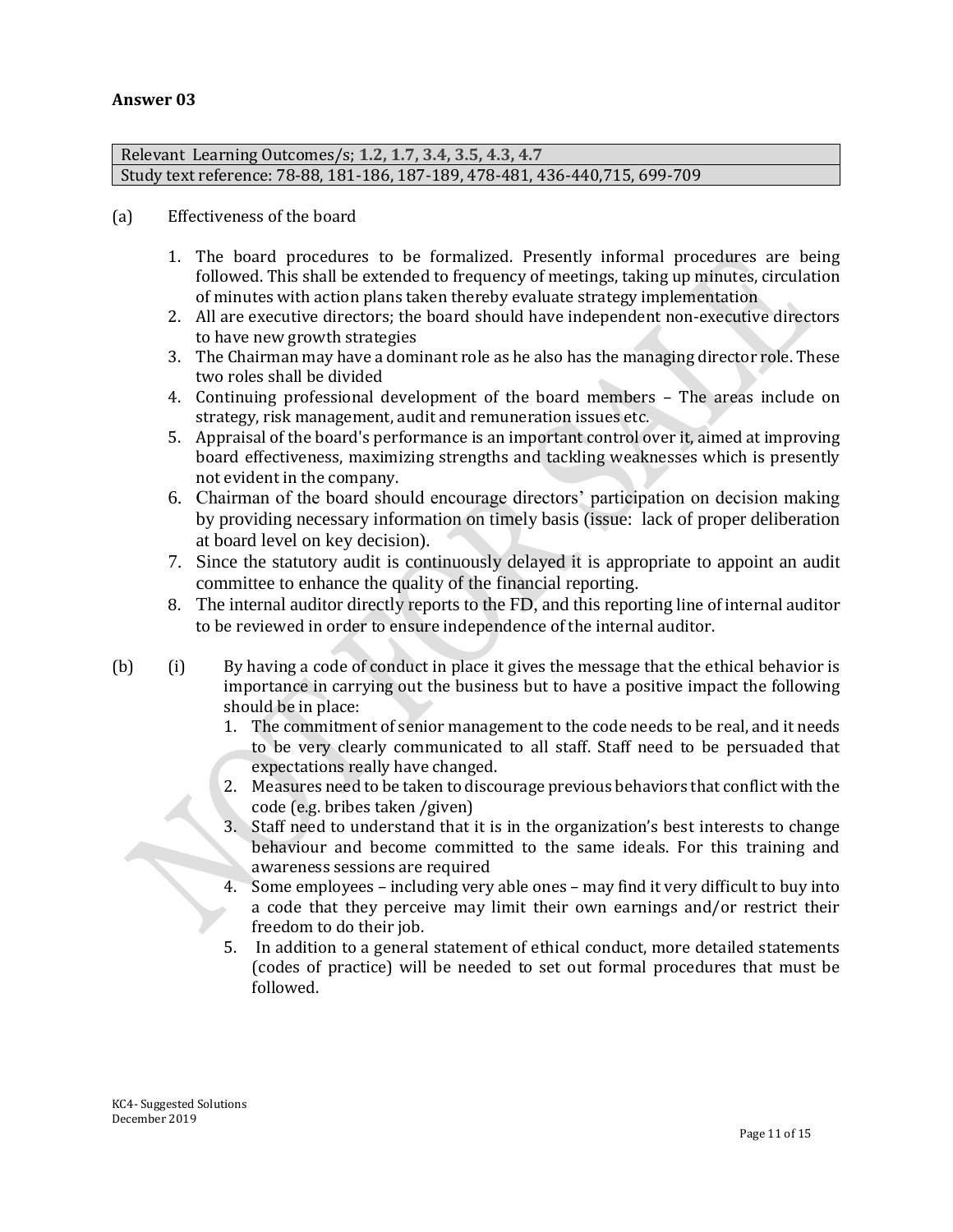- Professional accountant shall undertake any assignment if he / she has right competencies and experience.
- The accountant is not knowledgeable and have not undergone any training on integrated reporting. Therefore, he may not be able to deliver as per the expectations and in accordance with the applicable framework. This will disappoint the stakeholders**.**
- He did the right thing by communicating it to the finance director, the FD is also being a chartered accountant has intimidated the accountant.
- The accountant shall do the right thing and take the right decision. He should not compromise his personal interests (employment) to the public interest.
- Hence, he should escalate this issue to a higher level and if no resolution can be reached, he should not take up this assignment or continue with the job role**.**

#### (c) **Audit procedures to perform on impairment**

- 1. The auditor shall obtain an understanding of the following as part of the process of understanding the business which include applicable accounting standard (in this case LKAS 36), how the management identified the cash flows, how the estimates were made or the rationale for making the estimates.
- 2. Based on the assessed risks the auditor will determine whether the financial reporting framework has been properly applied and whether methods for making estimates are appropriate and have been applied consistently. In this scenario whether the management has taken the right cash flows as the **cash flows** represent both rubber and tea. Therefore, the auditor needs to ask management to provide right cash flows relating to rubber business unit**,** whether the **assumptions are correct (discount rate, growth rate, sales increase, the relevance of the cash outflows considered etc.)**
- 3. The auditor will also determine whether events occurring up to the date of the audit report provide evidence regarding the accounting estimate i.e. if past records indicate 50% of achievement, then challenge the management, make inquiries, what's the basis of making estimates.
- 4. Evaluate the internal controls over preparation and approval of VIU computation**.**
- 5. Develop point estimation or range to evaluate management estimate.
- 6. Assess the sensitivity of the assumptions used in VIU computation and evaluate the possible impact of those assumptions based on the head room of the impairment assessment**.**

## (d) **Reliance of the internal audit work**

#### 1. **Internal audit's organisational status and relevant policies and procedures.**

- Are the internal auditor's objective this is a recently established function and it is at the very early stage of conducting the internal audits.
- This function is headed by former manager engaged in plantation activities. Although he is well experienced in plantation there is a question of the objectivity, if he is to conduct internal audits in his former areas of operations as some of the procedures would have been designed and implemented by him**.**
- Presently under him only one staff who is also a part qualified accountant and still the structure to be expanded to take up more rigorous internal audit testing**.**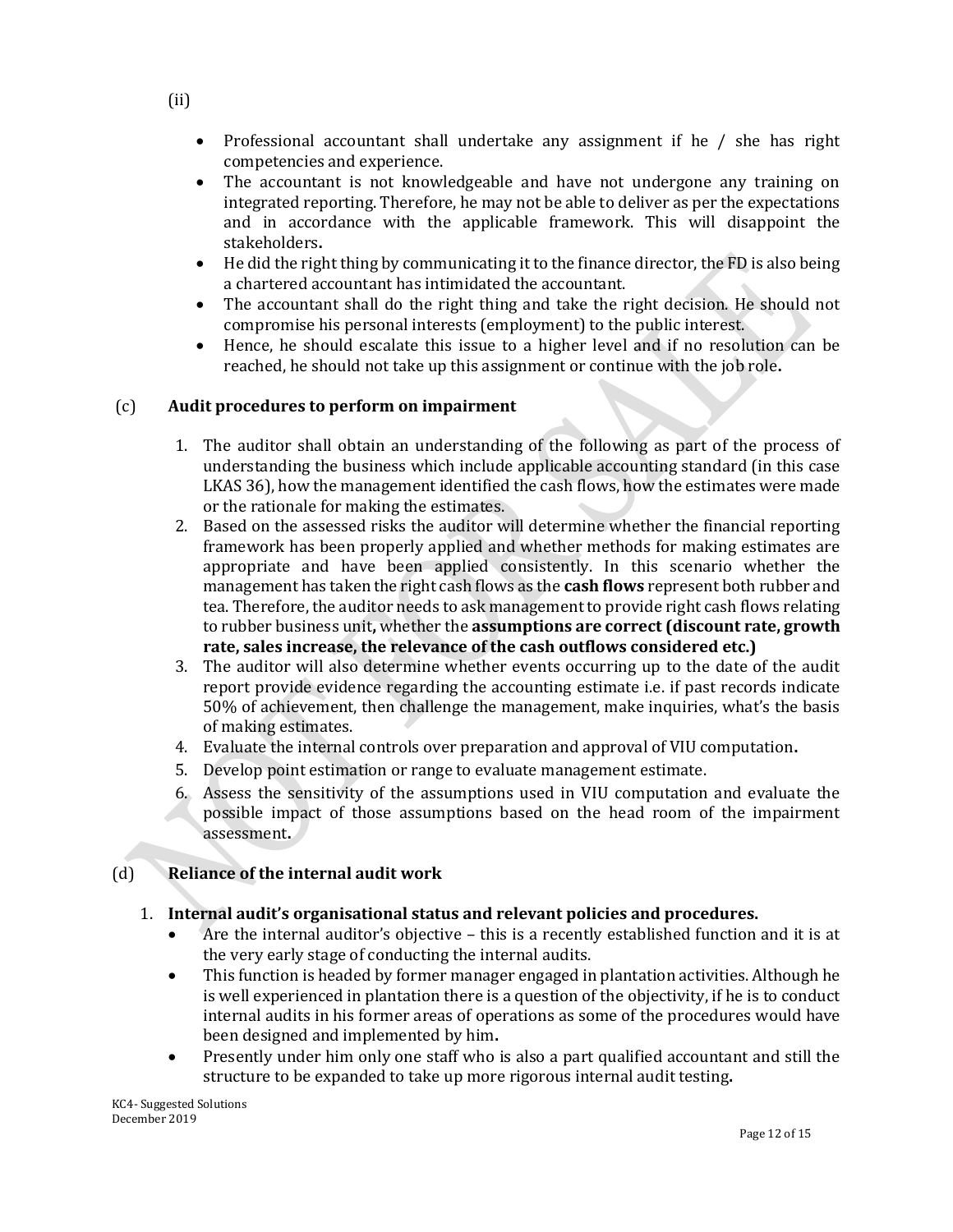- There is no formal plan on internal audit work, the testing is done randomly. The reporting is to the FD, and it is not considered to be sufficient from independence perspective
- *2. The level of competence of the internal audit function*
	- The competency area of internal auditor is on planting and his qualification is on plantation. He has no experience as an internal auditor. As stated above, the staff member is also not a fully qualified accountant. Therefore, the level of competency is questionable.
- *3. Whether the internal audit function applies a systematic and disciplined approach, including quality control*
	- There is no indication of specific methodology applied for testing. The basis of selecting the areas for testing is not clear as some of these areas may not be critical considering the nature of the operations (e.g. travel) –
	- The documentation is not robust, only maintain findings relating to the testing. The method applied, sample selected, timing etc. not evident from the available information / documentation. Therefore, this will have an issue for the auditor to understand the nature, extent and timing of testing
	- The process to follow on remediating the issues noted is not formalized as to date the remediation actions have not been taken to address the issues noted by the internal auditor.
	- The reporting is restricted to the finance director not to the board level therefore whether the required actions have been taken is questionable.

## (e) (i) **Applicability of KAM**

- KAMs applicable or mandated for the auditor's report of listed entities. As at 31 March 2019 the company remains unlisted and it is not mandatory for the auditors to report KAMs.
- However, if management opts the auditor can report the KAMs, then the applicable auditing standard shall be complied with.

## (ii) **KAMs to be reported**

- **Biological assets** The assets are valued at fair value which involves estimates and judgments. Additional focus is required from the auditors on these areas in understanding, assessing and evaluating the reasonableness of estimates which also include obtaining other corroborative evidence.
- **Revenue recognition** due to the applicability of SLFRS 15 for the first time, this area requires assessment of right application of SLFRS 15 and requires auditor to focus. Further considering the present control environment auditor may have to focus on revenue recognition of the company.
- **Financial assets which includes equity instruments recognized as FVTOCI**. The equity instruments do not have a market price and estimates are involved as per new SLFRS 9. Therefore, assumptions and unobservable data are included. As a result, additional audit focus is required.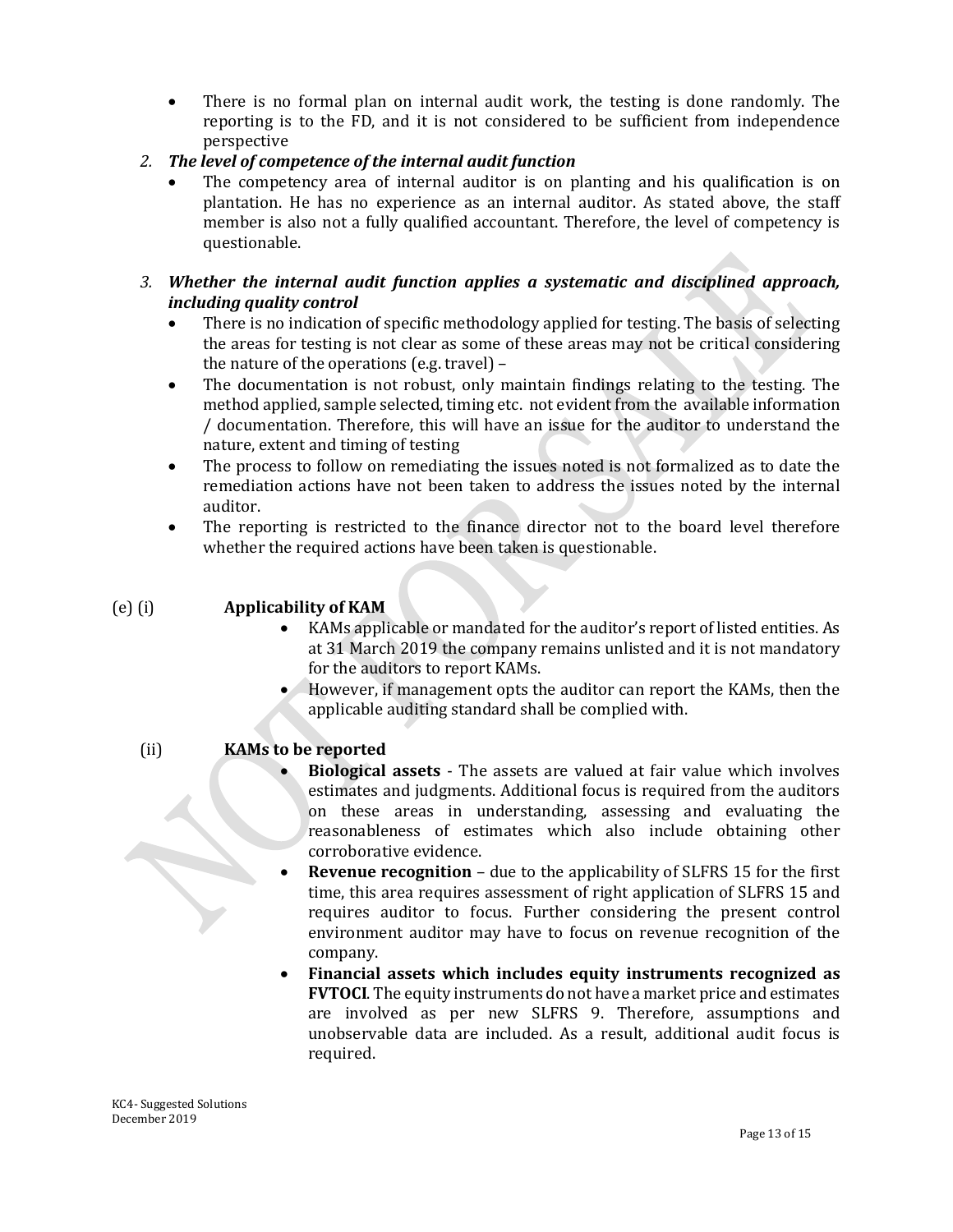#### **Impairment assessment of non-current assets used in the rubber plantations.**

The rubber division is not performing well and this provides indicators on impairment. Therefore if impairment becomes applicable this becomes a key audit matter.

#### (f) **Prior year qualification**

- In this case the prior year qualification has been rectified during the year by valuing the inventories in accordance with LKAS 2. However, there is an impact on opening balance of inventories. The misstatement is seen in the opening balance as it is not rectified.
- The auditor needs to assess the impact of unresolved issues with respect to corresponding figures. If the impact of the opening inventory balance is material to this year's financial results, then the auditor needs to modify the audit report to that effect**.**
- If the impact is not significant, the auditor need not modify the audit report for this year.
- If adjusted in the current financial statements need not modify the audit report.

**(Total: 50 marks)**